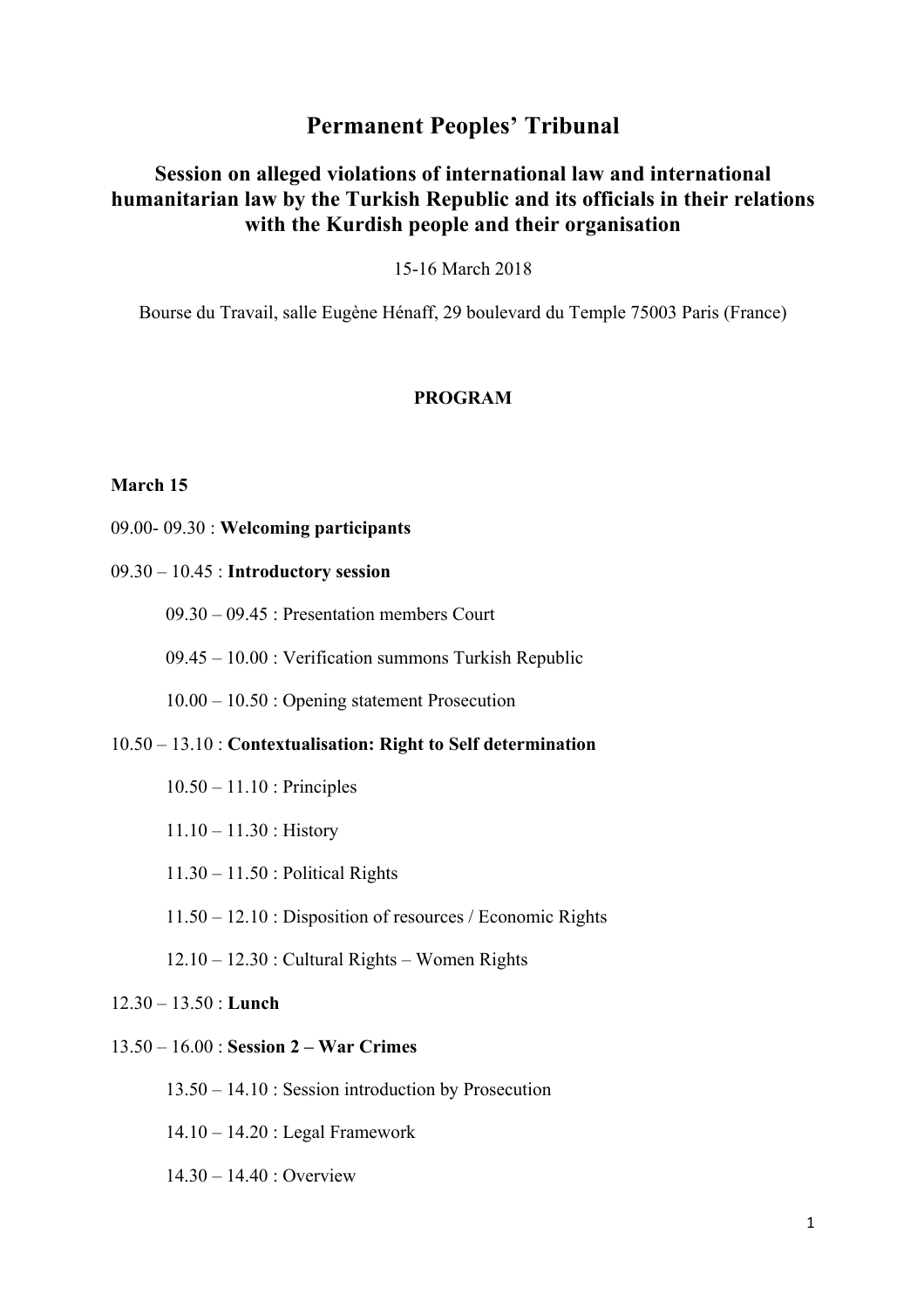14.40 – 15.20 : Cizre events

15.20 – 16.00 : Nusaybin events

#### 16.00 – 16.20 : **Coffee Break**

### 16.20 – 18.00 : **Session 2 (continuation)**

 $16.20 - 17.20$ : Sur events

17.20 – 18.00 : Sirnak events

### **March 16**

## 09.00 – 09.30 : **Welcoming participants**

#### 09.30 – 11.00 : **Session 2 (continuation)**

09.30 – 10.00 : Roboski

10.00 – 10.20 : Violence against Women

#### 10.20 - 10.40 : **Coffee Break**

#### 10.40 – 12.20 : **Session 3 – State terrorism**

- 10.40 11.00 : Session Introduction by Prosecution
- 11.00 11.20 : Death Squads
- 11.20 11.40 : Death Squads The case of Musa Anter
- 11.40 12.00 : Bombings: the attack on Ozgur Gundem and DEP

12.00 – 12.20 : False flag actions: statements of former members of the security forces

—————————————————————————————————————

## 12.20 – 13.30 : **Lunch**

## 13.30 – 16.30 : **Session 3 (Continuation)**

13.30 – 13.50 : False Flag actions: Semdinli

13.50 – 14.10 : False Flag actions: Village guards Guclu Konak